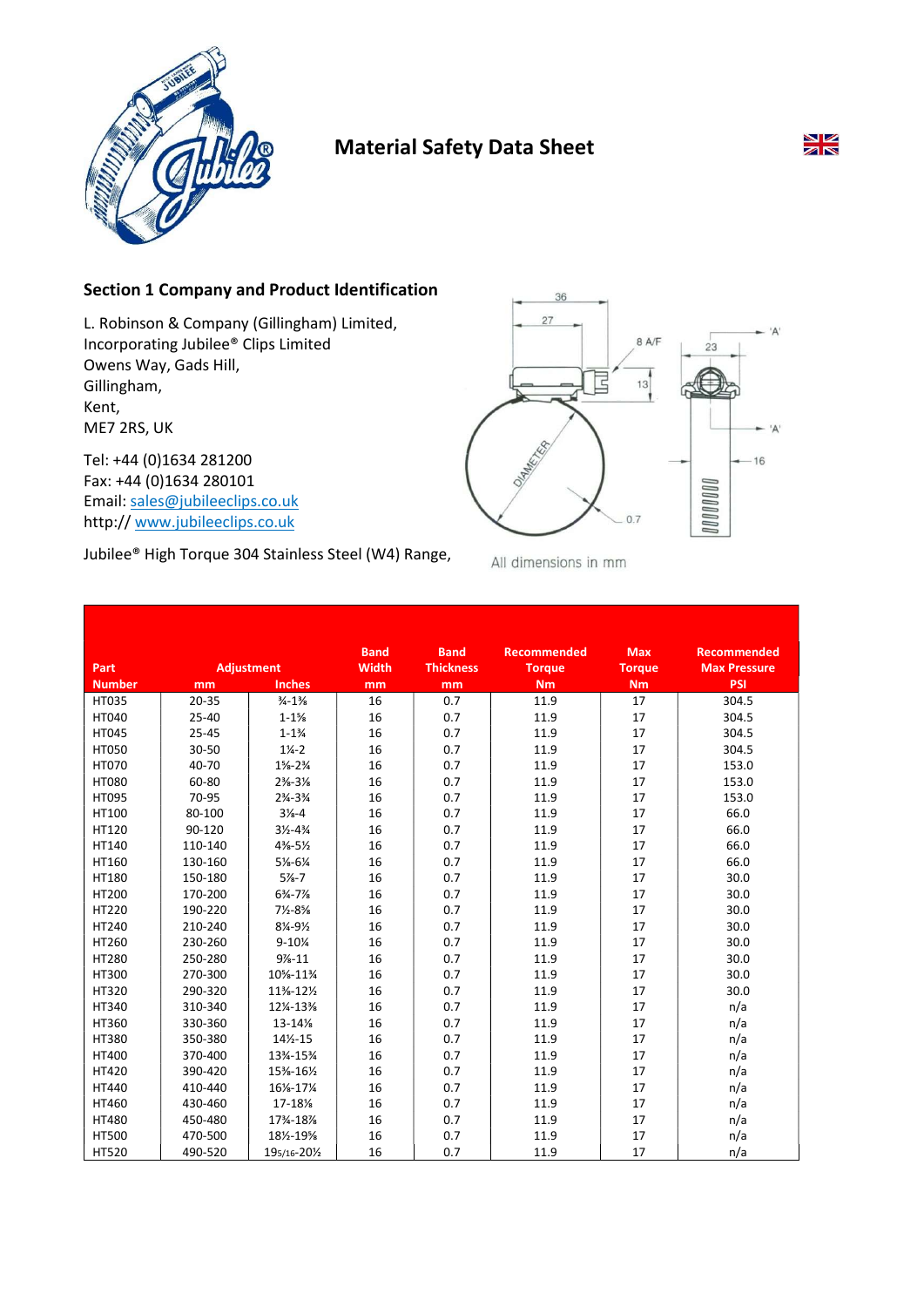# Section 2 Composition/Information on Ingredients

Band and housing: Composition/Information on constituents of iron alloy.

| Manganese | $< 11\%$ |
|-----------|----------|
| Chromium  | $< 30\%$ |
| Nickel    | $< 38\%$ |
| Mo        | $< 8\%$  |

Other elements vary such as Si, Cu, Ti, in each alloy composition and are generally not classified as hazardous, or are below the concentration levels for classification of these alloys as hazardous, and are not subject to recognised exposure limits.

#### Section 3 First Aid Measures

| Inhalation: | There are no specific symptoms associated with steel in the product forms. |
|-------------|----------------------------------------------------------------------------|
| Skin:       | There are no specific symptoms associated with steel in the product forms. |
| Eyes:       | Not applicable.                                                            |
| Ingestion:  | Not applicable.                                                            |

#### Section 4 Fire Fighting Measures

Non flammable

#### Section 5 Handling and Storage

Store in a dry area

#### Section 6 Physical and Chemical Properties

| Colour:           | Metallic grey/silver |
|-------------------|----------------------|
| Odour:            | None                 |
| Form/state:       | Solid                |
| Melting point:    | 1454 °C              |
| Max service temp: | 870 °C               |
| Min service temp: | $-196 °C$            |
| Magnetism:        | $1.008 \mu$          |
| Resistance:       | $72 \mu\Omega$       |
| Density:          | 8.03 $g/cm^{3}$      |

#### Section 7 Stability and Reactivity

Stability: Stable in normal condition Reacts with: Reacts with strong acids, and hydrogen is then one of the substances emitted. Corrosion Resistance: NSS 400hours

#### Section 8 Toxicological Information

Nickel is classified as a skin sensitizer however numerous patch tests have established that most stainless steels do not cause sensitization, but a few types may result in allergic skin reactions in sensitized individuals after prolonged contact.

No carcinogenic effects resulting from exposure to stainless steels have been reported, either in epidemiological studies or in tests with animals.